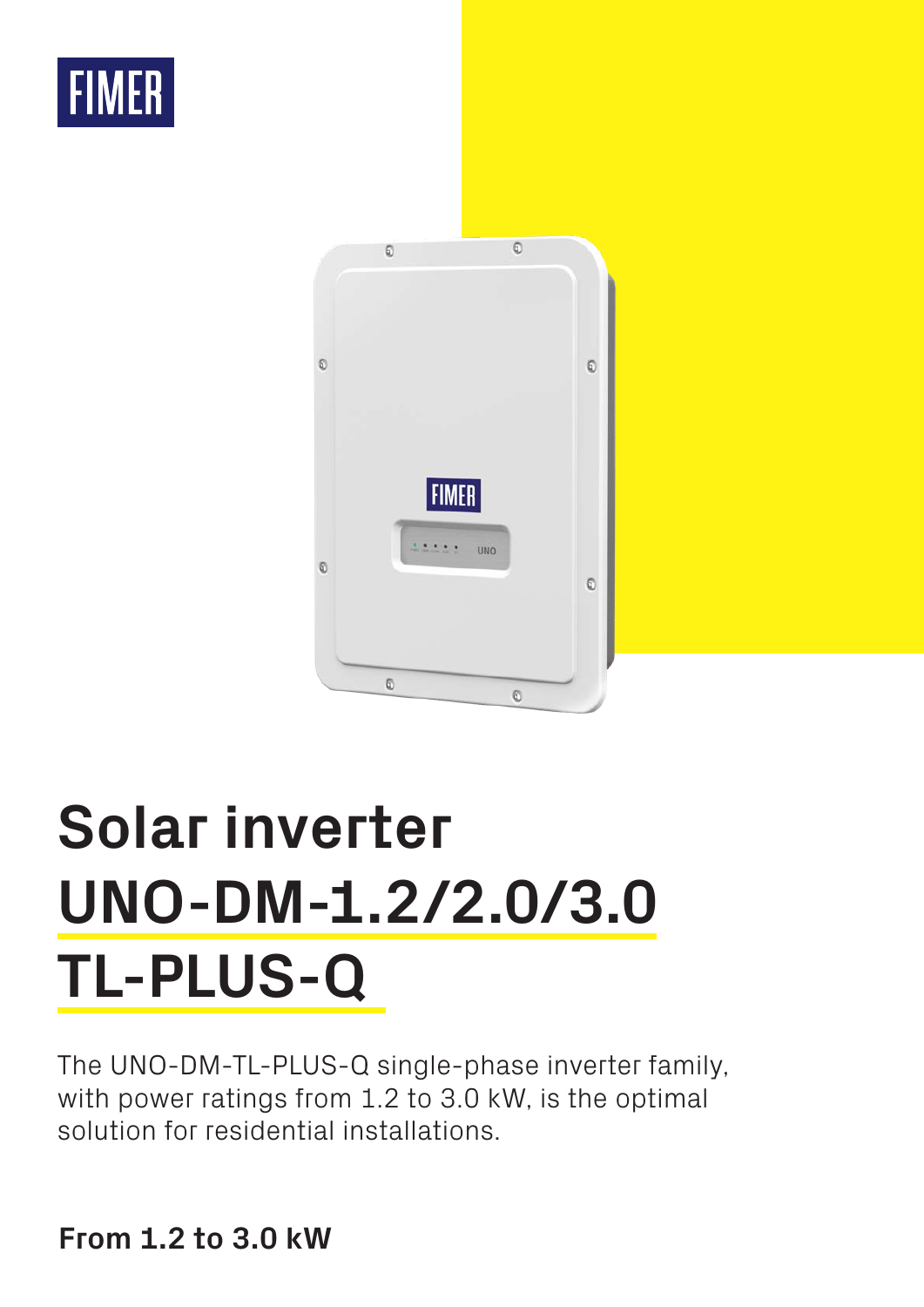## **One size fits all**

The design wraps FIMER's quality and engineering into a lightweight and compact package thanks to technological choices optimized for installations with a uniform orientation.

All power ratings share the same overall volume, allowing higher performance in a minimum space, and are available with single Maximum Power Point Trackers.

## **Easy to install, fast to commission**

The presence of Plug and Play connectors, both on the DC and AC side, as well as the wireless communication, enable a simple, fast and safe installation without the need of opening the front cover of the inverter.

The featured easy commissioning routine removes the need for a long configuration process, resulting in lower installation time and costs.

Improved user experience thanks to the build in User Interface (UI) which enables access to features such as advanced inverter configuration settings, dynamic feed-in control and load manager, from any WLAN enabled device (smartphone, tablet or PC).

## **Smart capabilities**

The embedded logging capabilities and direct transferring of the data to Internet (via Ethernet or WLAN) allow customers to enjoy

the whole Aurora Vision remote monitoring experience. The advanced communication interfaces (WLAN, Ethernet, RS485) combined with an efficient Modbus (RTU/TCP) communication protocol, Sunspec compliant, allow the inverter to be easily integrated within any smart environment and with third party monitoring and control systems.

A complete set of control functions with the embedded efficient algorithm, enabling dynamic control of the feed-in (i.e. zero injection), make the inverter suitable for worldwide applications in compliance with regulatory norms and needs of the utilities.

### **Energy Viewer**

This new tool allows residential customers to remotely monitor the performance of their own solar plant and provides all information necessary to increase energy self-reliance and self-sufficiency.

# **Highlights**

- Wireless access to the embedded Web User Interface
- Easy commissioning capability
- Future-proof with embedded connectivity for smart building and smart grid integration
- Dynamic feed-in control (for instance "zero injection")
- Remote firmware upgrade for inverter and components
- Modbus TCP/RTU Sunspec compliant
- Lifetime free of charge access to Aurora Vision

# **UNO-DM-1.2/2.0/3.0-TL-PLUS-Q string inverter block diagram**

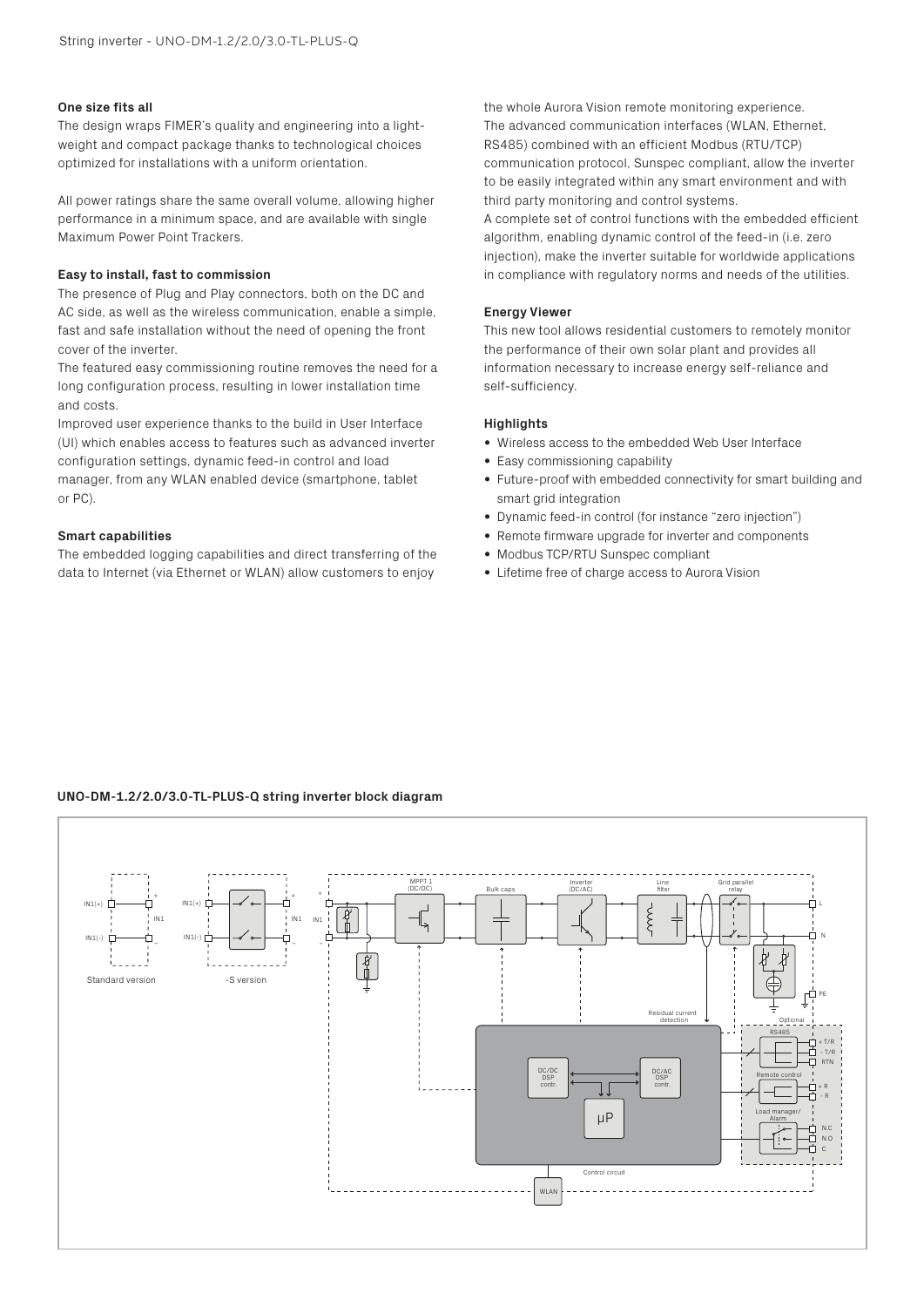| <b>Technical data and types</b>                                                                                         |                                                     |                                            |                       |
|-------------------------------------------------------------------------------------------------------------------------|-----------------------------------------------------|--------------------------------------------|-----------------------|
| Type code                                                                                                               | UNO-DM-1.2-TL-PLUS-Q                                | UNO-DM-2.0-TL-PLUS-Q                       | UNO-DM-3.0-TL-PLUS-Q  |
| Input side                                                                                                              |                                                     |                                            |                       |
| Absolute maximum DC input voltage (Vmax,abs)                                                                            |                                                     | 600V                                       |                       |
| Start-up DC input voltage (V <sub>start</sub> )                                                                         | 120 V (adj. 120150 V)                               | 150 V (adj. 120250 V)                      | 150 V (adj. 120250 V) |
| Operating DC input voltage range<br>$(VdcminVdcmax)$                                                                    |                                                     | 0.7 x V <sub>start.</sub> 580 V (min 90 V) |                       |
| Rated DC input voltage (Vdcr)                                                                                           | 185 V                                               | 300 V                                      | 300 V                 |
| Rated DC input power (Pdcr)                                                                                             | 1500 W                                              | 2500 W                                     | 3300 W                |
| Number of independent MPPT                                                                                              | 1                                                   | 1                                          | $\mathbf{1}$          |
| Maximum DC input power for each MPPT (PMPPTmax)                                                                         | 1500 W                                              | 2500W<br>.                                 | 3300 W                |
| DC input voltage range with parallel configuration of MPPT<br>at Pacr                                                   | 100530 V                                            | 210530 V                                   | 320530 V<br>          |
| DC power limitation with parallel configuration of MPPT                                                                 | N/A                                                 | N/A                                        | N/A                   |
| DC power limitation for each MPPT with independent configuration<br>of MPPT at P <sub>acr</sub> , max unbalance example | N/A                                                 | N/A                                        | N/A                   |
| Maximum DC input current (Idcmax) /<br>for each MPPT (I <sub>MPPTmax</sub> )                                            | 10.0 A                                              | 10.0 A                                     | 10.0 A                |
| Maximum input short circuit current for each MPPT                                                                       | 12.5 A                                              | 12.5 A                                     | 12.5 A                |
| Number of DC input pairs for each MPPT                                                                                  |                                                     | 1                                          |                       |
| DC connection type 1)                                                                                                   | Quick Fit PV Connector                              |                                            |                       |
| Input protection                                                                                                        |                                                     |                                            |                       |
| Reverse polarity protection                                                                                             | Yes, from limited current source                    |                                            |                       |
| Input over voltage protection for each MPPT-varistor                                                                    |                                                     | Yes                                        |                       |
| Photovoltaic array isolation control                                                                                    | According to local standard                         |                                            |                       |
| DC switch rating for each MPPT<br>(version with DC switch)                                                              | 25 A / 600 V                                        |                                            |                       |
| Output side                                                                                                             |                                                     |                                            |                       |
| AC grid connection type                                                                                                 | Single-phase                                        |                                            |                       |
| Rated AC power ( $P_{\text{acr}}$ $\text{Cos}\varphi=1$ )                                                               | 1200 W                                              | 2000 W                                     | 3000 W                |
| Maximum AC output power (Pacmax 回cosq=1)                                                                                | 1200 W<br>.                                         | 2000 W                                     | 3000 W                |
| Maximum apparent power (Smax)                                                                                           | 1200 VA                                             | 2000 VA                                    | 3000 VA               |
| Rated AC grid voltage (Vac.r)                                                                                           |                                                     | 230 V                                      |                       |
| AC voltage range <sup>2)</sup>                                                                                          | 180264 V                                            |                                            |                       |
| Maximum AC output current (lac.max)                                                                                     | 5.5A                                                | 10.0 A                                     | 14.5 A                |
| Contributory fault current                                                                                              | 10.0 A                                              | 12.0 A                                     | 16.0 A                |
| Rated output frequency $(f_1)^3$                                                                                        | 50/60 Hz                                            |                                            |                       |
| Output frequency range (fminfmax) 3)                                                                                    | 4753/5763 Hz                                        |                                            |                       |
| Nominal power factor and adjustable range                                                                               | $> 0.995$ , adj. $\pm 0.1 - 1$ (over/under excited) |                                            |                       |
| Total current harmonic distortion.                                                                                      |                                                     | < 3%                                       |                       |
| AC connection type                                                                                                      | Female connector from panel                         |                                            |                       |

| out protection*                            |       |                             |        |
|--------------------------------------------|-------|-----------------------------|--------|
| Anti-islanding protection                  |       | According to local standard |        |
| Maximum external AC overcurrent protection | 0.0 A | 1 R N A                     | 16.0 A |
| Output overvoltage protection - varistor   |       | $2(L - N / L - PE)$         |        |